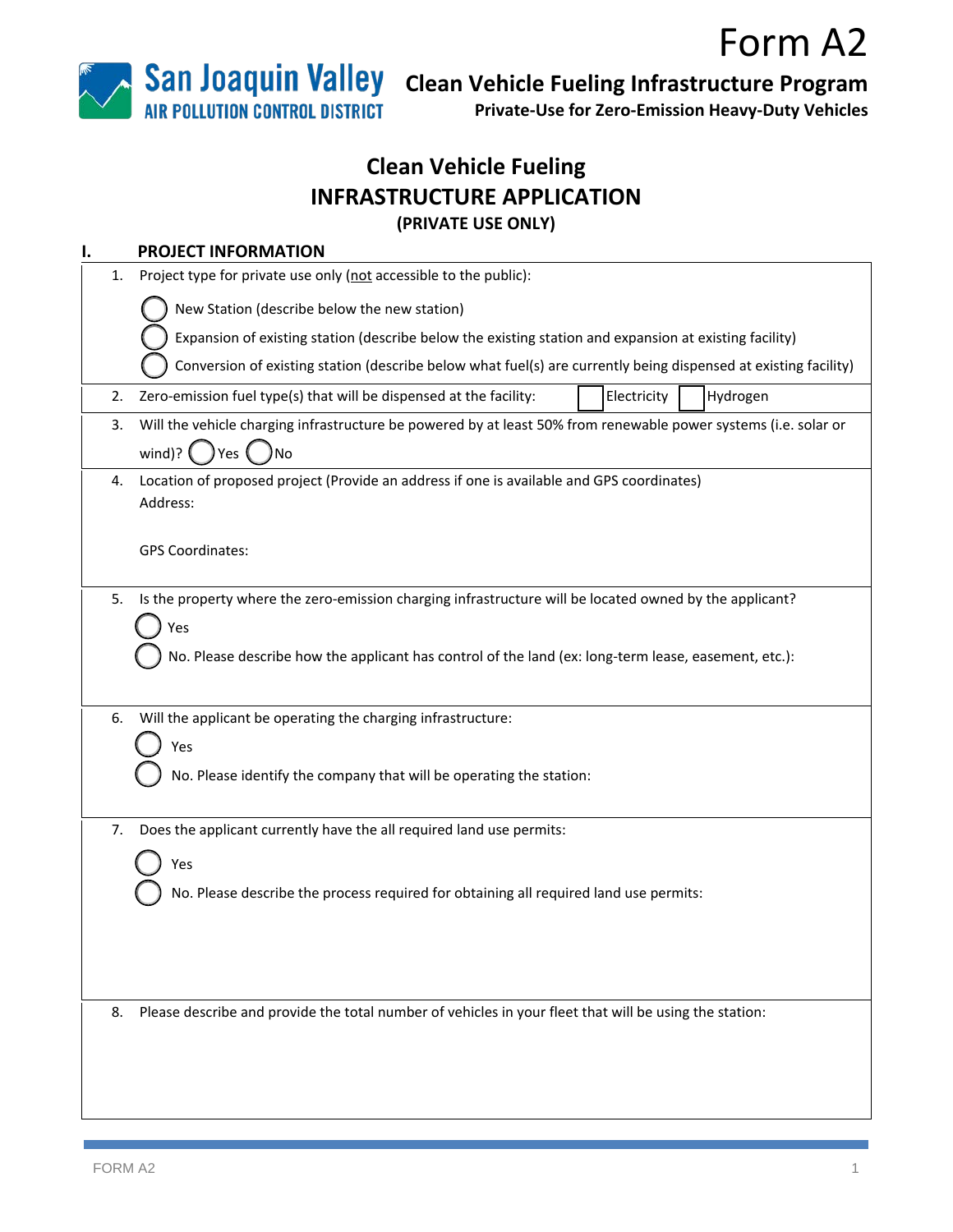

**Private-Use for Zero-Emission Heavy-Duty Vehicles**

# **\*Please complete Section II or Section III, based on your project type.\***

#### **II. NEW ZERO-EMISSION INFRASTRUCTURE INFORMATION**

| Estimated number of zero-emission vehicles to be serviced by fueling stations:                      |  |                                                                                     |  |  |
|-----------------------------------------------------------------------------------------------------|--|-------------------------------------------------------------------------------------|--|--|
| Heavy-Duty Vehicles: _________________Transit Buses: _____________                                  |  | School Buses: ___________                                                           |  |  |
| For an electric battery charging station, specify how many<br>chargers are:<br>Level 2 single port: |  | For a <b>hydrogen fuel</b> station, specify how many dispensers will<br>be on-site: |  |  |
| Level 2 dual port:                                                                                  |  |                                                                                     |  |  |
| D/C Fast Chargers:                                                                                  |  |                                                                                     |  |  |
| Total number of ports:                                                                              |  |                                                                                     |  |  |
| Total number of charging units:                                                                     |  |                                                                                     |  |  |
| Estimated annual energy output of new station (kilowatts, kilograms, etc.):                         |  |                                                                                     |  |  |
| Maximum annual energy output of new station (kilowatts, kilograms, etc.):                           |  |                                                                                     |  |  |
| Estimated number of monthly plug-ins or refueling occurrences:                                      |  |                                                                                     |  |  |

#### **III. EXPANSION or CONVERSION OF EXISTING FACILITY INFORMATION**

| Number of zero-emission vehicles currently being serviced by the existing fueling station:               |  |                                                                                                                            |  |  |  |
|----------------------------------------------------------------------------------------------------------|--|----------------------------------------------------------------------------------------------------------------------------|--|--|--|
|                                                                                                          |  | Light/Medium-duty Vehicles: _____________ Heavy-Duty Vehicles: ___________ Transit and School Buses: _________             |  |  |  |
|                                                                                                          |  | Estimated number of additional zero-emission vehicles that the station will be able to service after expansion/conversion: |  |  |  |
|                                                                                                          |  | Light/Medium-duty Vehicles: _____________ Heavy-Duty Vehicles: ___________ Transit and School Buses: _________             |  |  |  |
| Current annual output of the existing station (kilowatts, kilograms, etc.):                              |  |                                                                                                                            |  |  |  |
| Maximum annual output of the existing station (kilowatts, kilograms, etc.):                              |  |                                                                                                                            |  |  |  |
| Estimated annual output of the existing station after expansion/conversion (kilowatts, kilograms, etc.): |  |                                                                                                                            |  |  |  |
| Maximum annual output of the existing station after expansion/conversion (kilowatts, kilograms, etc.):   |  |                                                                                                                            |  |  |  |
| Estimated number of monthly plug-ins or refueling occurrences:                                           |  |                                                                                                                            |  |  |  |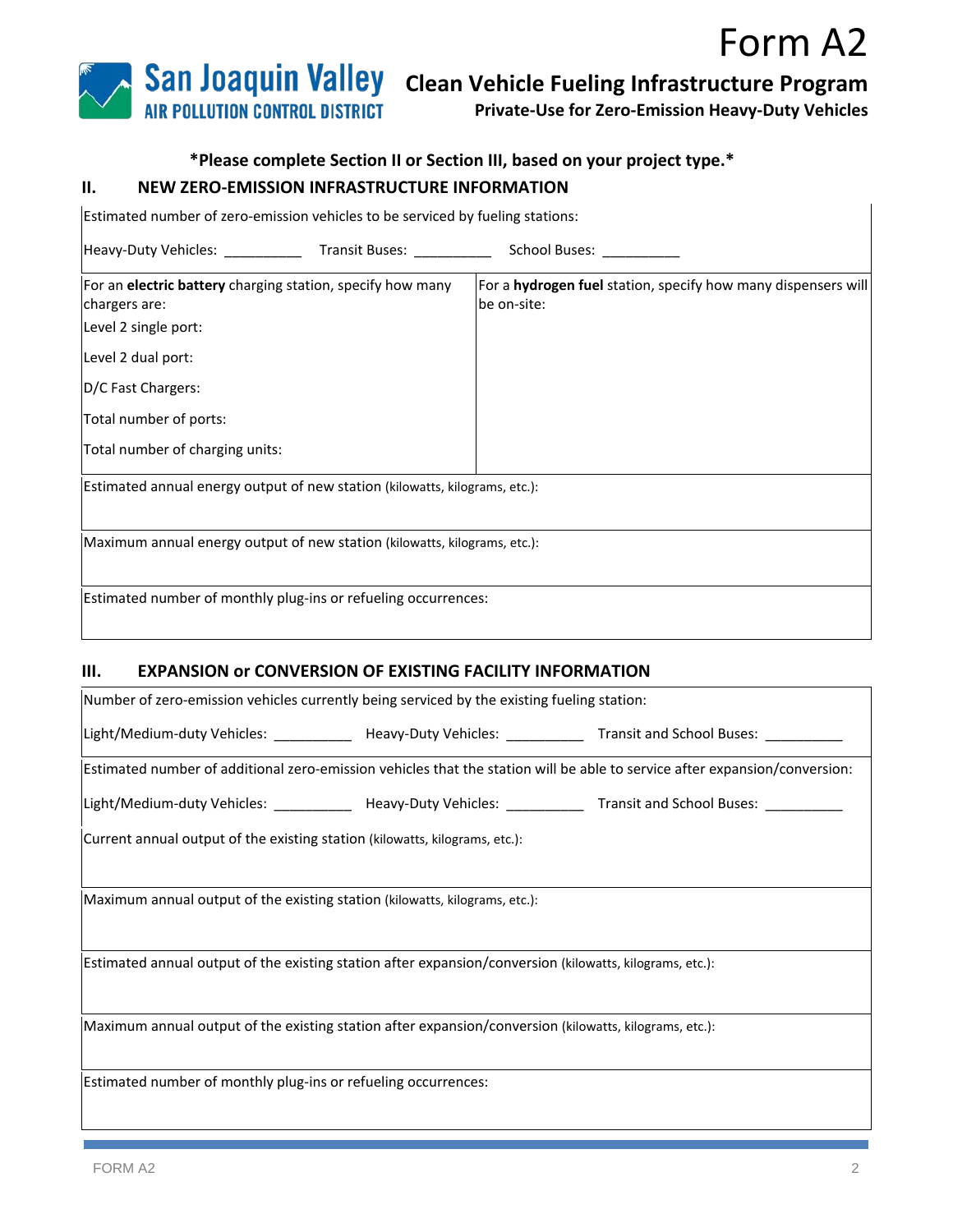

**Private-Use for Zero-Emission Heavy-Duty Vehicles**

### **IV. PROJECT COST, FUNDING, AND IMPLEMENTATION INFORMATION**

Please complete the Project Overview table below and provide an itemized project breakdown of the project using the sheet on page 6. Items provided on the list below should specify whether or not it is an eligible cost and must also reflect the items on the quotes/bids submitted in the application. The total cost in the Itemized Project Breakdown should reflect the information provided in the Project Overview section. Items not included in this list may not be considered when determining potential incentive funding. **Please make additional copies of this form as necessary.** 

| <b>Project Overview</b> |                                                                                                                             |                                          |  |  |
|-------------------------|-----------------------------------------------------------------------------------------------------------------------------|------------------------------------------|--|--|
|                         | 1. Equipment Cost: __________________                                                                                       |                                          |  |  |
|                         | 2. Installation Cost (including labor and materials): __________________                                                    |                                          |  |  |
|                         |                                                                                                                             | 4. Permitting Cost: ___________________  |  |  |
|                         | 5.<br>Total Eligible Project Cost: ___________________                                                                      |                                          |  |  |
|                         | 6. Total Project Cost (Eligible + Ineligible, Including design, permits, equipment, etc.): ___________________              |                                          |  |  |
| 7.                      | Total funding amount requested from the District (eligible reimbursable items): ___________________                         |                                          |  |  |
| 8.                      | Total project match funding amount (includes capital outlays and labor towards the project that are not reimbursable by the |                                          |  |  |
| 9.                      | Anticipated project start date:                                                                                             | 10. Anticipated project completion date: |  |  |

#### *SAMPLE* **ITEMIZED PROJECT BREAKDOWN**

| <b>Itemized Project Breakdown</b> |                          |                                          |      |                                                      |                                                                             |
|-----------------------------------|--------------------------|------------------------------------------|------|------------------------------------------------------|-----------------------------------------------------------------------------|
| Eligible<br><b>Item</b>           | Non-<br>Eligible<br>Item | <b>Item Description</b>                  | Qty. | <b>Estimated/Quoted</b><br><b>Cost of Each Item:</b> | <b>Funding Source:</b><br>District, Applicant, or<br>Other (please specify) |
|                                   |                          | <b>Temporary Facilities</b>              | 1    | \$4,780.50                                           | <b>Applicant</b>                                                            |
|                                   |                          | <b>Plans and Engineering</b>             | 1    | \$72,140.00                                          | <b>Applicant</b>                                                            |
|                                   |                          | <b>ANGI Series II Fleet Charger</b>      | 4    | \$232,500.00                                         | <b>District</b>                                                             |
|                                   |                          | Site security, signs, and fire equipment | 1    | \$42,350.00                                          | <b>Applicant</b>                                                            |
|                                   |                          |                                          |      |                                                      |                                                                             |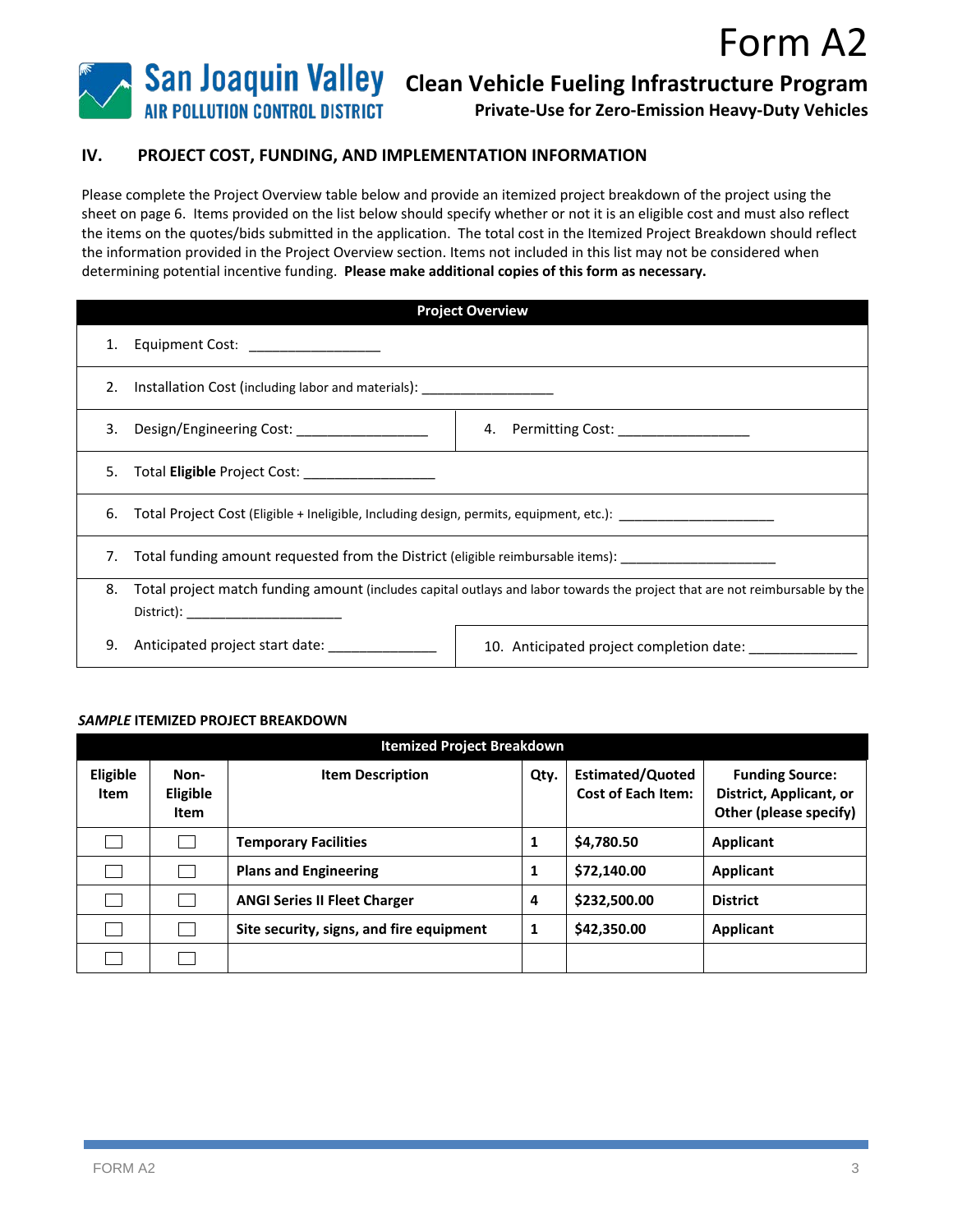

**San Joaquin Valley** Clean Vehicle Fueling Infrastructure Program

**Private-Use for Zero-Emission Heavy-Duty Vehicles**

#### **V. BUDGET SUMMARY**

Please list all project partners, funding sources and all potential grant funding (District funds included) that will be leveraged for the project on the budget summary sheet (*page 7*). If you already have a project budget that provides the information requested in a similar format, it may be attached in lieu of completing the Project Budget below. Attach a separate sheet as necessary.

#### **SAMPLE BUDGET SUMMARY SHEET**

| <b>Project Partners</b>                                          | <b>Project Funding Amount</b> |  |
|------------------------------------------------------------------|-------------------------------|--|
| Example: San Joaquin Valley Air Pollution Control District<br>1. | \$500,000                     |  |
| Example: School District<br>2.                                   | \$600,000                     |  |
| Example: Electric Vehicle Charging Company<br>3.                 | \$1,000,000                   |  |
| Example: Utility Company<br>4.                                   | \$500,000                     |  |
| Total:                                                           | \$2,600,000                   |  |

### **VI. PROJECT IMPLEMENTATION SCHEDULE**

Please provide quantitative tasks required to complete the proposed project and the timeline for each task. Include the expected start and finish dates for each task. If you already have a project implementation schedule that provides the information requested in a similar format, it may be attached in lieu of completing the Project Implementation Schedule on page 8. **Please make additional copies of this form as necessary.** 

#### **SAMPLE PROJECT IMPLEMENTATION SCHEDULE**

|                                                          | <b>Expected Start Date:</b> | <b>Expected Finish Date:</b> |
|----------------------------------------------------------|-----------------------------|------------------------------|
| Milestone 1: Example: Execute Grant Agreement            | 2/25/20                     | 2/28/20                      |
| Subtask 1: Example: Execute Subcontract between partners | 1/2/20                      | 1/15/20                      |
| Subtask 2:                                               |                             |                              |
| Milestone 2: Example: Delivery of Four Electric Chargers | 2/1/20                      | 2/28/20                      |
| Subtask 1: Example: Delivery of 2 of 4 Chargers          | 2/1/20                      | 2/10/20                      |
| Subtask 2: Example: Delivery of last 2 Chargers          | 2/15/20                     | 2/28/20                      |
| Milestone 3: Example: Install transformer                | 3/1/20                      | 3/10/20                      |
| Subtask 1:                                               |                             |                              |
| Subtask 2:                                               |                             |                              |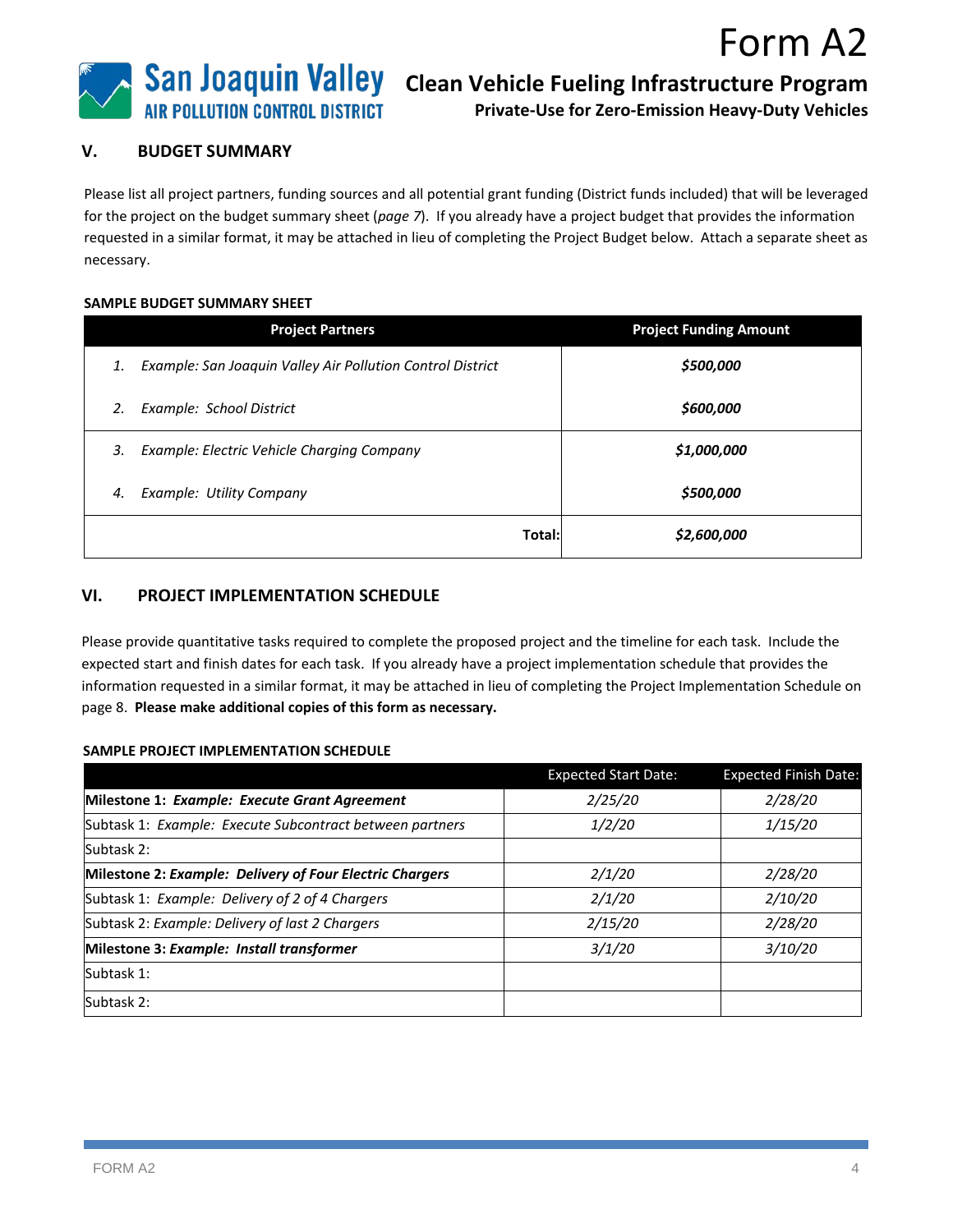

**Private-Use for Zero-Emission Heavy-Duty Vehicles**

### **VII. ROUTE MAP FOR FLEETS USING ZERO-EMISSION INFRASTRUCTURE**

On the map, please indicate the major roads traveled by the applicant's fleet(s) and any dedicated fleets that will be fueling at the new station by coloring in or marking the open circles along the roadways below. **Complete one (1) map for each route traveled and identified the number of vehicles that are assigned to that route.**

Number of vehicles assigned to route: \_\_\_\_\_\_\_\_\_\_\_\_\_\_\_\_\_\_\_\_\_\_\_\_\_\_\_\_\_\_\_\_\_\_

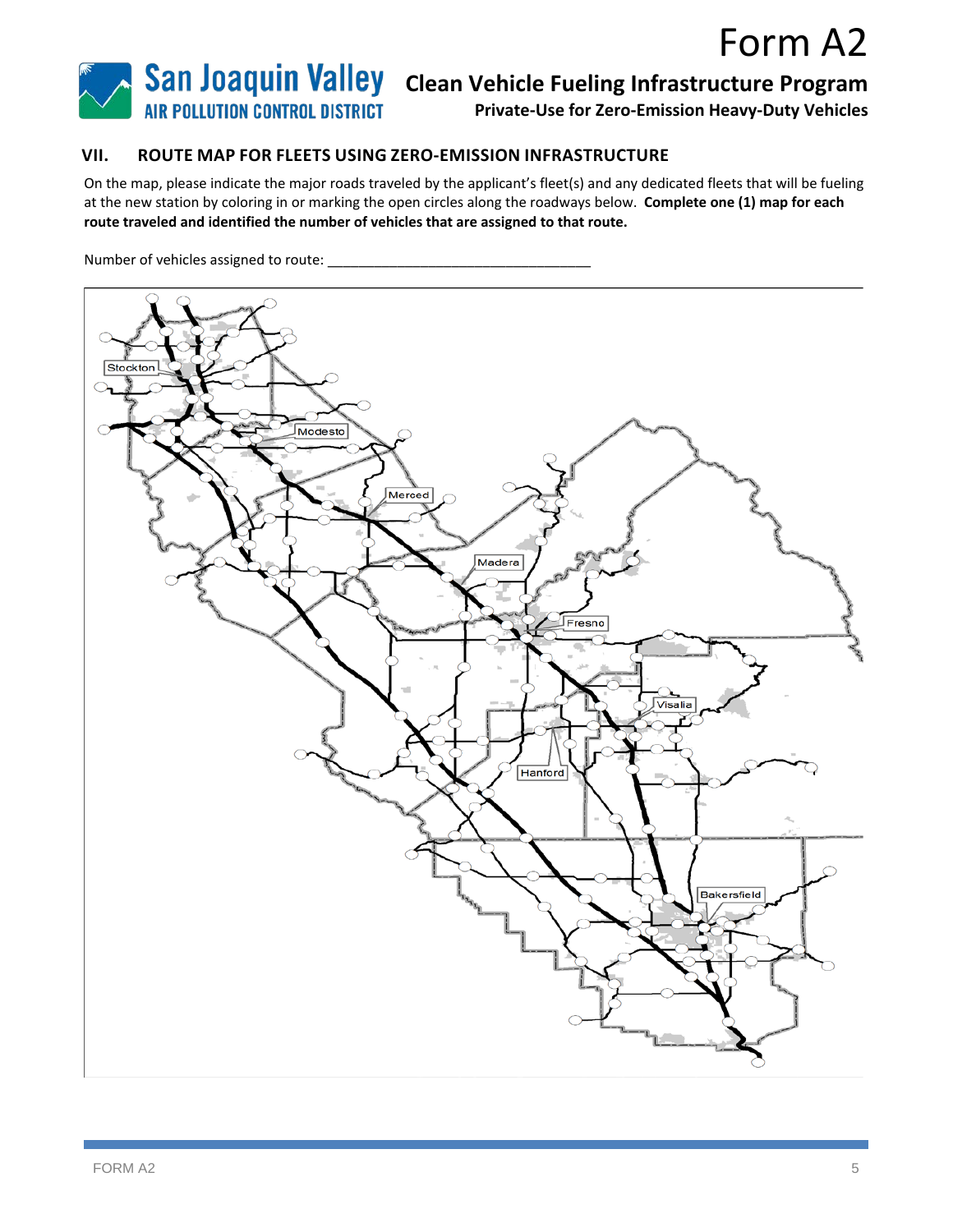![](_page_5_Picture_0.jpeg)

**Private-Use for Zero-Emission Heavy-Duty Vehicles**

Form A2

# **ITEMIZED PROJECT BREAKDOWN**

Please complete and include all items from corresponding quotes/bids. See sample Itemized Project Breakdown on page 3.

| <b>Itemized Project Breakdown</b> |                          |                         |      |                                               |                                                                             |
|-----------------------------------|--------------------------|-------------------------|------|-----------------------------------------------|-----------------------------------------------------------------------------|
| Eligible<br>Item                  | Non-<br>Eligible<br>Item | <b>Item Description</b> | Qty. | Estimated/Quoted<br><b>Cost of Each Item:</b> | <b>Funding Source:</b><br>District, Applicant, or<br>Other (please specify) |
|                                   |                          |                         |      |                                               |                                                                             |
|                                   |                          |                         |      |                                               |                                                                             |
|                                   |                          |                         |      |                                               |                                                                             |
|                                   |                          |                         |      |                                               |                                                                             |
|                                   |                          |                         |      |                                               |                                                                             |
|                                   |                          |                         |      |                                               |                                                                             |
|                                   |                          |                         |      |                                               |                                                                             |
|                                   |                          |                         |      |                                               |                                                                             |
|                                   |                          |                         |      |                                               |                                                                             |
|                                   |                          |                         |      |                                               |                                                                             |
|                                   |                          |                         |      |                                               |                                                                             |
|                                   |                          |                         |      |                                               |                                                                             |
|                                   |                          |                         |      |                                               |                                                                             |
|                                   |                          |                         |      |                                               |                                                                             |
|                                   |                          |                         |      |                                               |                                                                             |
|                                   |                          |                         |      |                                               |                                                                             |
|                                   |                          |                         |      |                                               |                                                                             |
|                                   |                          |                         |      |                                               |                                                                             |
|                                   |                          |                         |      |                                               |                                                                             |
|                                   |                          |                         |      |                                               |                                                                             |
|                                   |                          |                         |      |                                               |                                                                             |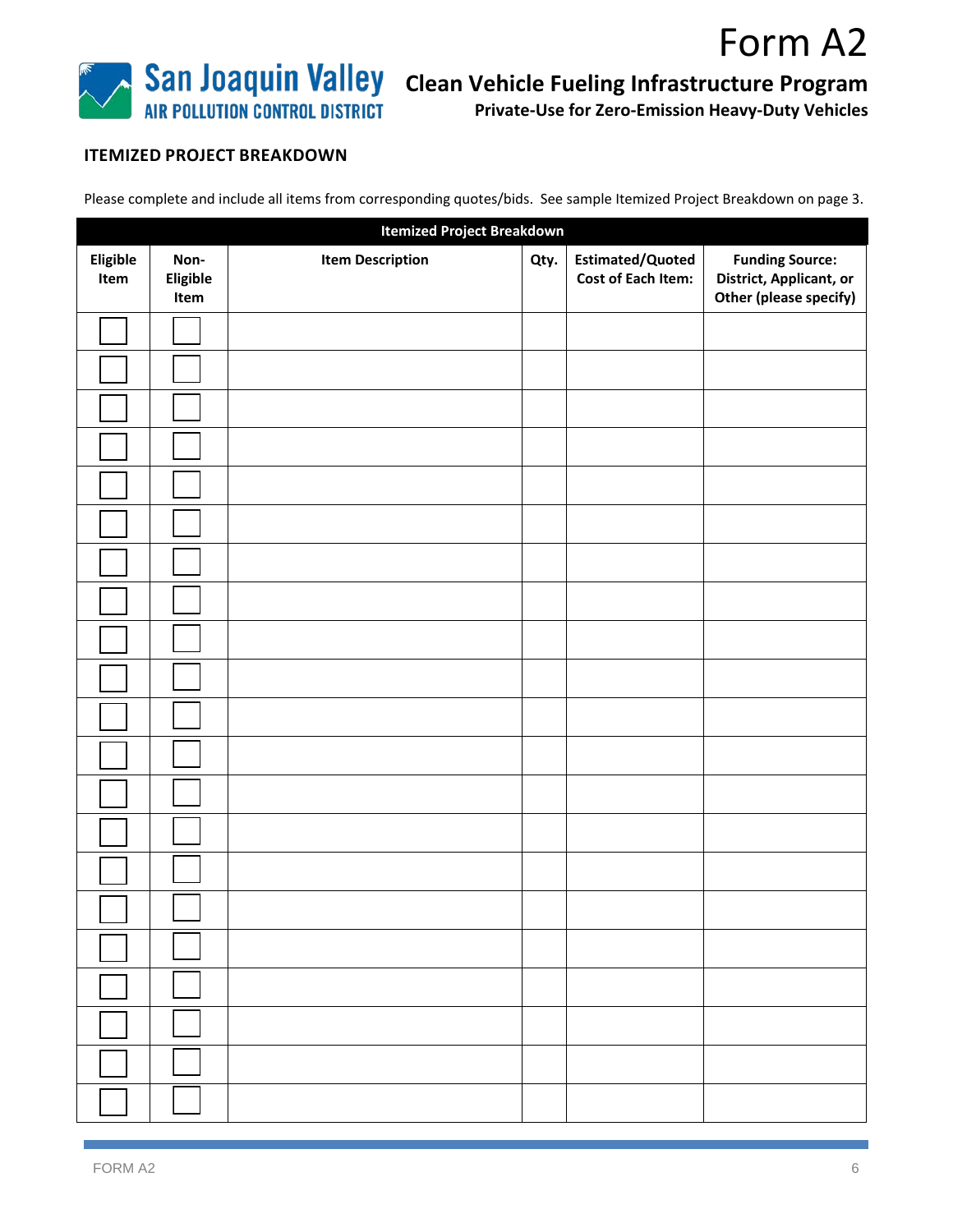![](_page_6_Picture_0.jpeg)

**Private-Use for Zero-Emission Heavy-Duty Vehicles**

Form A2

## **BUDGET SUMMARY SHEET**

Please complete with all partners and funding amounts. See sample budget sheet on page 4.

| Project Partners                                     | <b>Project Funding Amount</b> |
|------------------------------------------------------|-------------------------------|
| 1. San Joaquin Valley Air Pollution Control District |                               |
| 2.                                                   |                               |
| 3.                                                   |                               |
| 4.                                                   |                               |
| 5.                                                   |                               |
| 6.                                                   |                               |
| 7.                                                   |                               |
| 8.                                                   |                               |
| 9.                                                   |                               |
| 10.                                                  |                               |
| 11.                                                  |                               |
| 12.                                                  |                               |
| 13.                                                  |                               |
| 14.                                                  |                               |
| 15.                                                  |                               |
| 16.                                                  |                               |
| $17.$                                                |                               |
| $18. \,$                                             |                               |
|                                                      | Total: $$0.00$                |